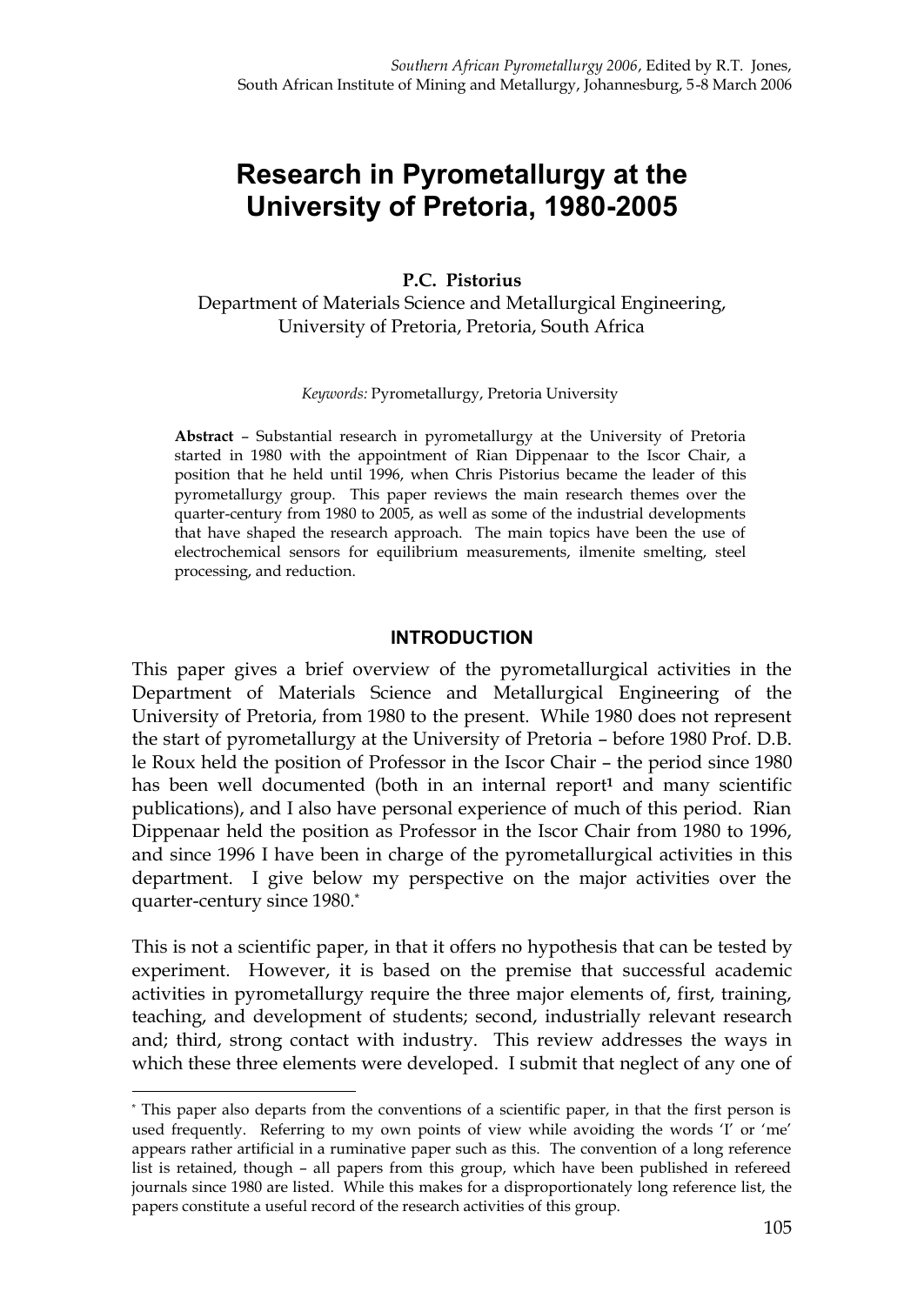these three would cause academic pyrometallurgy to wither and disappear. To a large extent, this threefold approach results from the unique position in South Africa, with its very large and sophisticated metallurgical (and specifically pyrometallurgical) industry, compared with a small academic community in this field. This unusual ratio makes for a wealth of opportunities for teaching and research; also, it is clearly a challenge for any one department to cover the rich spectrum of South African pyrometallurgy.

## **TODAY**

Three academic staff – Andrie Garbers-Craig, Johan de Villiers, and I – lead projects in pyrometallurgy. The undergraduate programme in Metallurgical Engineering includes a module on metallurgical thermodynamics, one on refractory materials, one on reaction equilibria of pyrometallurgical reactions, and one on kinetics of pyrometallurgy. The postgraduate coursework programme has a module on each of refractory materials and pyrometallurgy. A bridging module on pyrometallurgy and refractory materials forms part of an honours programme for BSc and BTech graduates. Short courses on relevant instrumental techniques, refractory materials, and analysis of pyrometallurgical processes are offered to industry. At any time, between ten and twenty postgraduate research students are engaged in research on topics which include ilmenite smelting and the phases in titania slag, sinter production and properties, mould flux, scale growth during reheating, clean steel practice, metal flow in continuous casting, reduction of iron oxide, the behaviour of coal in pyrometallurgy and gasification, and immobilisation of hexavalent chromium. (Numbers at the start of 2006 are thirteen master's degree students and six doctoral students.) Final-year undergraduate students in Metallurgical Engineering complete projects that are aligned with these industrially sponsored research programmes, with a typical number of five such projects annually.

All research topics are planned annually with the relevant industrial partners – for the current projects; these are Mittal Steel, Kumba Resources, Columbus Stainless, and Sasol. Further input from industry is gained at biannual meetings of the departmental Advisory Board, which consists of senior engineers that represent the entire local metallurgical industry.

#### **1980 - 1996**

106 Rian Dippenaar occupied the Iscor chair from 1980 to 1996. When Rian Dippenaar took up the Iscor chair, Dirk Kotze (then also on the academic staff of the department) played a large role in the initial development of the activities and direction of the pyrometallurgy group. Notable features of Rian Dippenaar's tenure included the establishment of his strong personal contacts with noted experts in ferrous pyrometallurgy overseas, many of whom visited South Africa to present lectures and short courses – these included Richard Fruehan, Alan Cramb, Geoff Belton, Keith Brimacombe and Indira Samarasekera. Also, through cooperation with Mintek, a research group on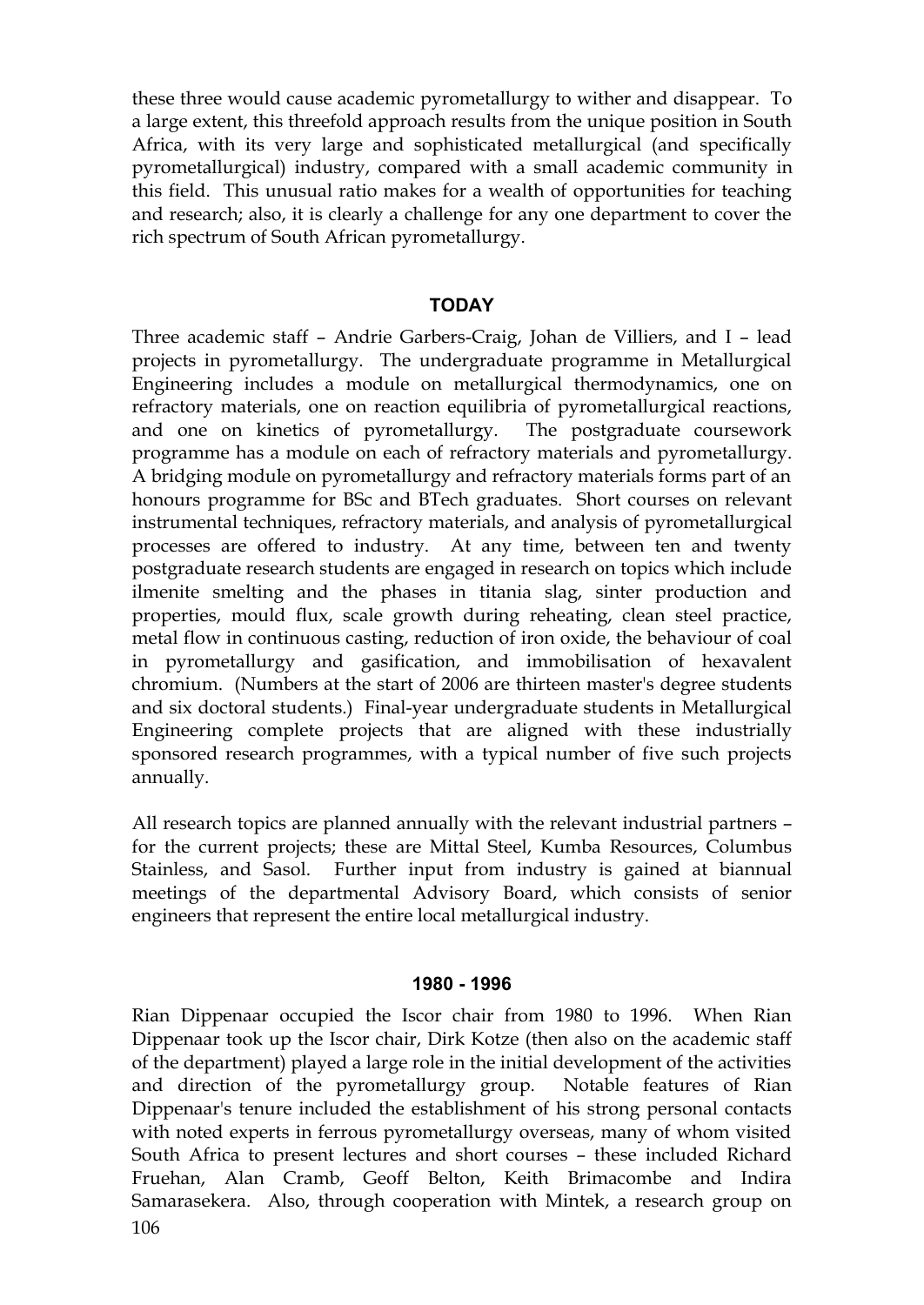ironmaking and steelmaking was established, with full-time master's degree and doctoral graduates who are now playing – or played – notable roles locally and overseas. The doctoral graduates include Martin van Wijngaarden, Ockert Pauw, Piet Botha, Willem van Niekerk, Kobus Geldenhuis, John Niayesh, Lourens Erasmus, and Andrie Garbers-Craig.

This was a period of innovation and change at Iscor itself, including its transformation from a state-owned to a private company, the construction of the first Corex plant at Pretoria Works, and the short-lived conversion of that works to stainless steel production. Research themes during this period focused on industrial issues of importance to Iscor. Slag-metal equilibrium was a prominent theme, with electrochemical sensors the tool of choice to quantify activities – of iron oxide and manganese oxide,**2,3,4,5** and of alloys in the metal phase.**6,7** The fundamentals of zirconia-based probes were elucidated.**8** The major effect of sodium oxide on dephosphorisation was clearly established.**9,10,11**

The shortage of coking coal in South Africa was then, as now, the spur behind much research activity, and this was also true of the Dippenaar group, with work on interaction with alkalis, optimal coal blending,**<sup>12</sup>** and DRI production (in a fluidized bed).**<sup>13</sup>**

The first number of projects on ilmenite smelting started during this period; detail on their outcomes is given in the next section.

This period saw the installation of several vertical tube furnaces in the university laboratory; these remain the core of the laboratory equipment.

In a 1990 review of his first ten years in the Iscor chair, Rian Dippenaar wrote: "I am grateful for the great understanding at Iscor for the role and function of a university department in the industrial development of this country, and especially because the university is increasingly seen as a partner."

## **SINCE 1996**

Several changes that took place around the time that I inherited the pyrometallurgy group (in 1996) have shaped the group's activities over the past ten years. Discussions with several leaders of research groups elsewhere – Richard Fruehan, Alan Cramb, Geoff Belton, Ken Mills and Seshadri Seetharaman – helped to choose the research direction and to decide on a list of required equipment. As a result, grants (from the NRF, THRIP, and the Innovation Fund) were used to add a high-temperature viscometer, mass spectrometer, gas mixing units, and a radio-frequency induction furnace. With Kobus Geldenhuis, then a colleague at the University of Pretoria, we developed a strongly computer-based short course on steelmaking – first presented at Saldanha Steel in 1998, and repeated many times since, at several plants (including the then BHP in Australia). The approach is to make available equilibrium data in a convenient form that supports quantitative process analysis. Through Andrie Garbers-Craig and – since 2005 – Johan de Villiers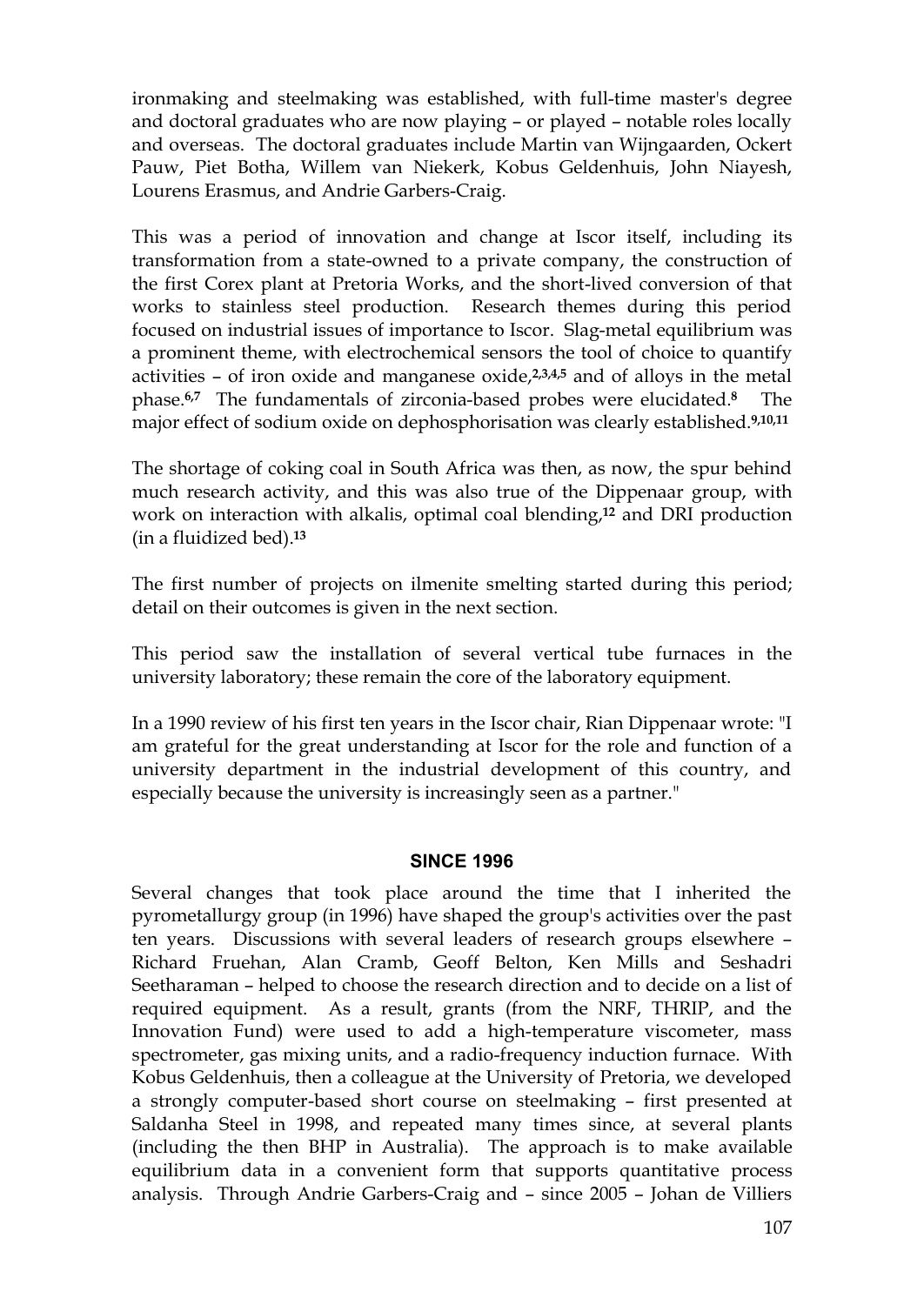joining the group, a much broader research programme has become possible. The main outcomes of this are the following:

# **Research in ilmenite processing and smelting**

This research programme started when Iscor acquired ilmenite deposits, and started to develop a process to upgrade this to titanium slag. All the development work was undertaken by Iscor, later Iscor Heavy Minerals, and then Kumba Technology and Ticor. The role of the university programme was to establish some of the fundamental knowledge. The secrecy around the details of ilmenite smelting had the result that, at the inception of the programme, little detail was known on ilmenite smelting – the available information was in papers published by Quebec Iron and Titanium (QIT) until the 1970s, and equilibrium work performed by Josef Pesl and Hürman Eric (of the University of the Witwatersrand) in the early 1990s. This meant that much fundamental work could and had to be done; understanding of the smelting process developed through three essential elements: pilot plant measurements by Iscor Heavy Minerals (later Kumba Technology), laboratory projects by research students, and the availability of thermodynamic solution models for relevant liquid and solid phases in the FactSage software package. Laboratoryscale experimental study of smelting is difficult (because of the high temperatures involved, and the aggressive nature of the slag towards possible containment materials), and hence the access to the pilot plant samples and results has been crucial to the programme.

The main questions that have been addressed concerned smelting itself, preprocessing of ilmenite, and oxidation of solidified slag.

*a) Smelting reactions*

The overall reaction in ilmenite smelting is not particularly complex, involving reduction of most of the iron oxide in the feed to liquid iron, and of some of the tetravalent titanium to trivalent titanium (which remains in the slag phase). However, a major question is why the very specific relationship between the extents of these two reactions is found. This question is important both for practical reasons (since the formation of trivalent titanium affects the melting point of the slag, smelting energy requirement, and oxidation reactions of the solidified slag after smelting) and for its link to fundamental smelting reactions. The origin of this relationship has been teased out through the following research questions:

- Is reaction equilibrium responsible for the reduction relationship? No!**14,15**

- Is the relationship consistent between furnaces of different size and type, and with different ilmenite purities? Yes!**<sup>15</sup>**

- Does the relationship originate from the solidification equilibrium between the liquid slag and the solidified slag that forms the freeze lining in the furnace? No!**16,17,18**

It has been concluded that the combination of cycling of material and partial solidification of the slag in lower temperature regions (the metal bath is 100- 150°C colder than the liquid slag) is the most likely driver of the observed slag composition relationship.**19**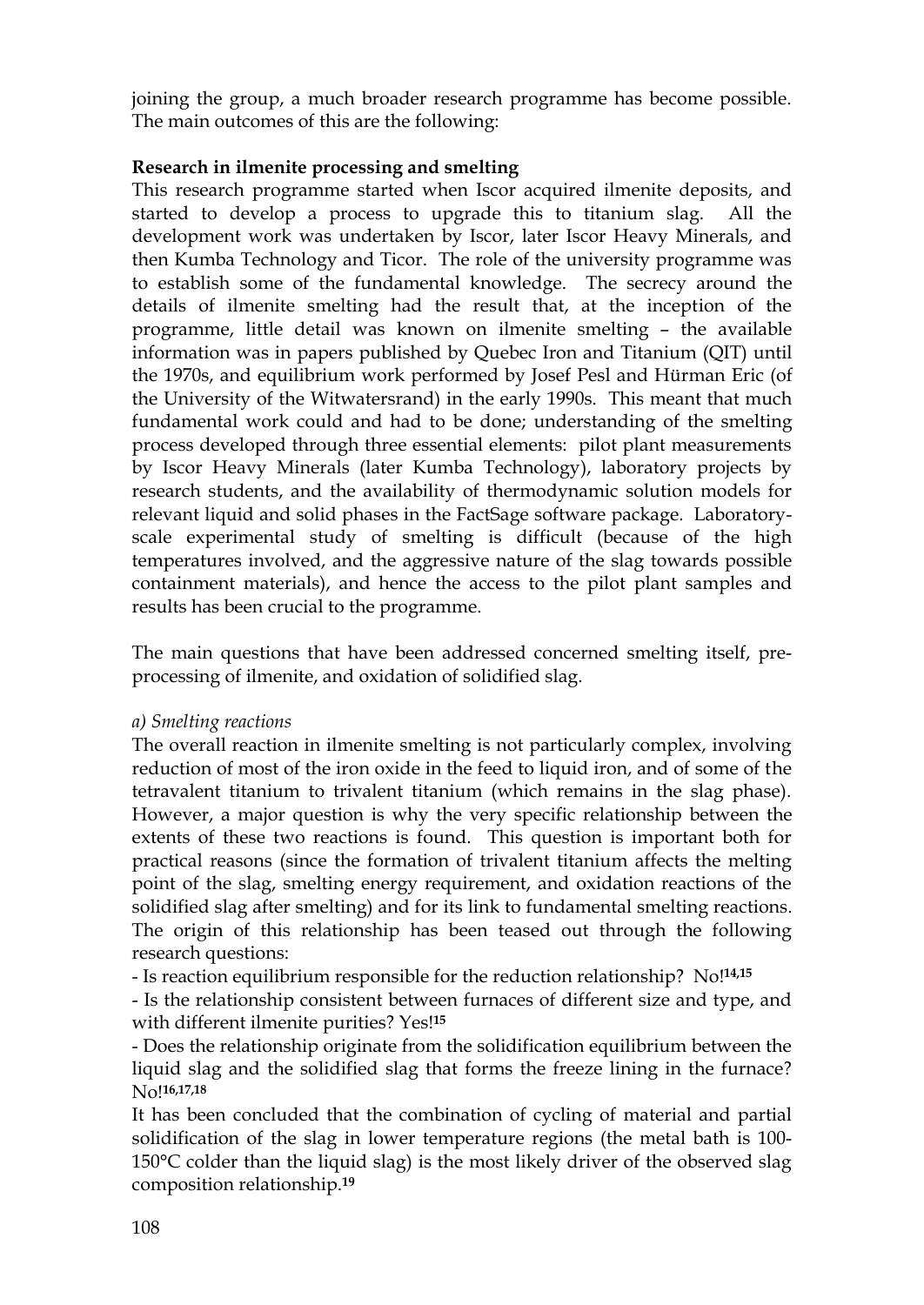Earlier in this programme, the behaviour of vanadium in the slag was studied.**14,20** Vanadium is regarded as an impurity in the titania slag product, and the redox equilibria of vanadium could possibly be used as an indicator of the extent of reduction. The conclusion was that the activity coefficient of trivalent vanadium in the slag is similar to that of trivalent titanium.

The process understanding which has resulted from this programme is best summarised in two recent papers.**17,19**

## *b) Processing of solidified slag*

The fundamental issue is the relationship between slag composition (mainly FeO and trivalent titanium contents are important) and phase changes during oxidation, whether in air or during the initial stages of carbochlorination. The projects confirmed the importance of trivalent titanium, through the phase changes that are triggered by its oxidation to the tetravalent form.**21** This has implications for slag upgrading processes,**<sup>22</sup>** decrepitation of the slag by lowtemperature oxidation,**23,24** and exothermicity and phase changes during chlorination.**<sup>25</sup>**

## *c) Processing of ilmenite before smelting*

Crude ilmenite (as obtained from minerals processing by density and electrostatic separation) often contains chromite as an impurity. Oxidative roasting serves to increase the magnetic susceptibility of ilmenite, allowing magnetic separation from chromite. The assumption that chromite does not change during oxidative roasting was tested**<sup>26</sup>** – the chromite in fact also magnetises to some extent, with implications for separation efficiency. An alternative to smelting is hydrometallurgical processing of ilmenite by leaching; hydrolysis of dissolved titanium was found to play a major role in leaching,**<sup>27</sup>** and to be the likely cause of the apparently contradictory leaching results in the literature.

## **Research in steel processing**

The specific issues addressed by this group in the very wide and wellresearched field of steel processing have all dealt with the link between processing conditions and steel quality. The projects have used a combination of plant samples and laboratory measurements, to study the following:

a) How do the composition and viscosity of the mould flux (lubricant for continuous casting) change during casting?**28,29**

b) What is the behaviour – kinetics and equilibrium – of nitrogen and sulphur during processing of liquid steel in a ladle and in the weld pool?**30,31,32,33**

c) What is the link between steel composition and inclusion formation and modification?**34,35**

d) What factors govern the de-scaling behaviour of reheated stainless steel slabs?**36**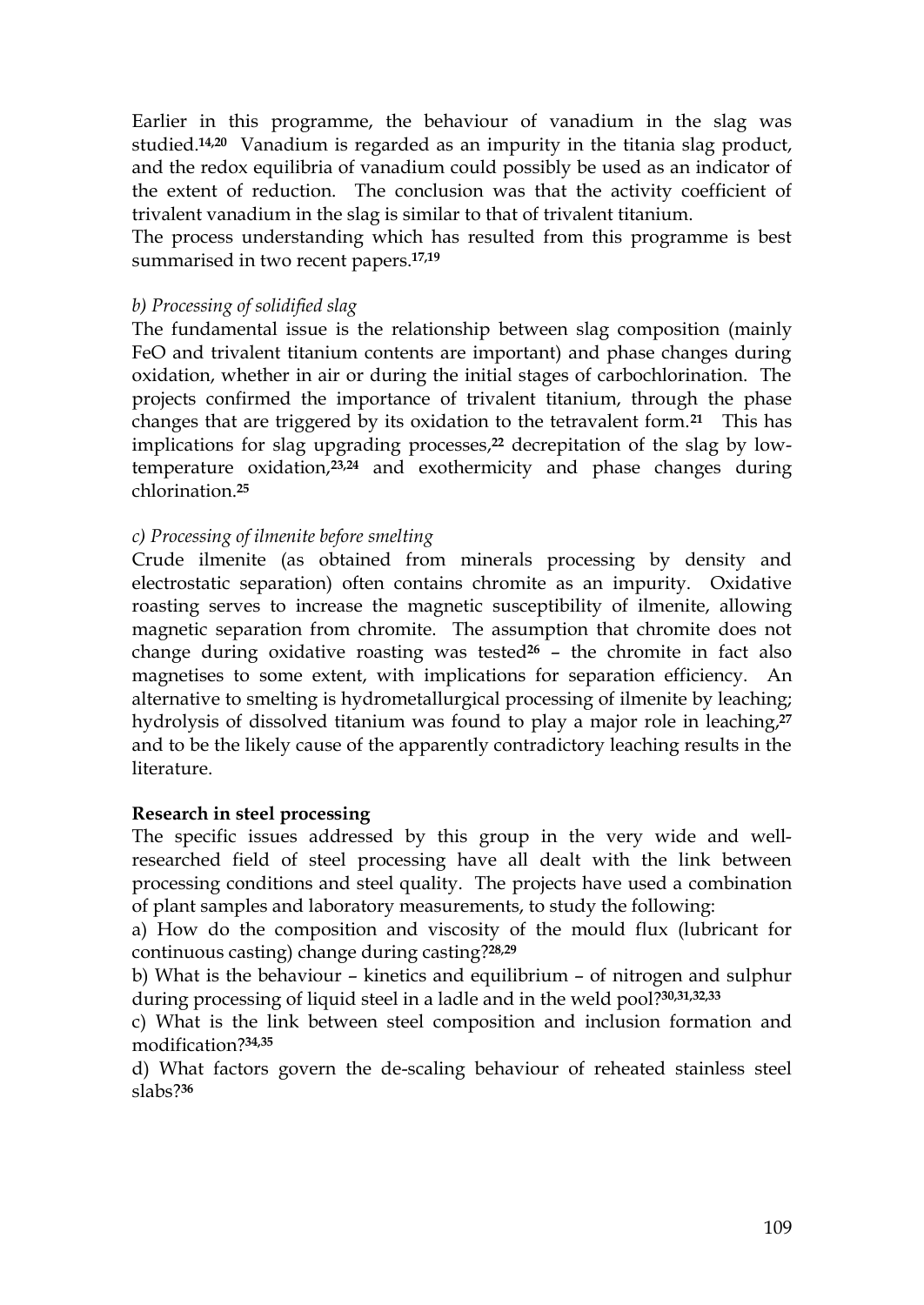# **Research in reduction**

The overall aim of these projects is to establish the link between process conditions (such as temperature, reductant type, and heat transfer) and the rate and efficiency of reduction of metals from their oxides.

a) The reduction rates of lump ore**<sup>37</sup>** and self-reducing pellets**<sup>38</sup>** have been studied experimentally, with modelling predictions of the link between heat transfer and fundamental reaction kinetics;**<sup>39</sup>** the possibility of increasing sintering rate without losing sinter quality was examined.**<sup>40</sup>**

b) The relationship between vanadium oxide activity and the basicity of alumina-rich lime aluminate slags was determined, to optimise vanadium recovery in ferrovanadium production.**<sup>41</sup>**

## **Research in process control**

In process control, my inputs have been in support of projects led by Ian Craig, of the Department of Electrical, Electronic and Computer Engineering at the University of Pretoria. The aim is similar in all cases, to develop a fundamental, dynamic process model that is then linked to the controller, to obtain improved process control. This approach has been applied to electric furnace steelmaking,**42,43,44** hot rolling,**45,46** and continuous casting.**47,48,49**

## **Changes in industry**

The changes in the pyrometallurgical industry during this period are wellknown, but worth recording here because of their profound effect on the activities in the group, and of the graduates from the group. These changes included the unbundling of Iscor into Kumba and Iscor, and Iscor then becoming part of the world's largest steelmaker, Mittal Steel; Columbus Stainless becoming part of Acerinox, large increases in ferrochromium production, and shifts in ownership, and the large expansion programmes in the platinum industry. The historical lack of work on platinum smelting in this group is now being remedied; stronger activity in ferro-alloys is envisaged in the near future.

## **THE NEAR FUTURE**

The main criteria for selection of research topics in this group are their importance to local industry (all the research is planned in conjunction with the relevant industries, who support the work financially), scientific interest (essential to postgraduate training), and feasibility (each project must be formulated in such a way that it can be completed with the equipment, data, and computer models which are available, within the allocated time of a postgraduate project).

Core themes for the next few years are likely to be as follows; some work is underway in all of these already:

*Clean steel:* The overall aim is to understand the constraints to and possibilities of local production of steel with controlled inclusion content, size, and composition. Much is known about clean steel already, but production of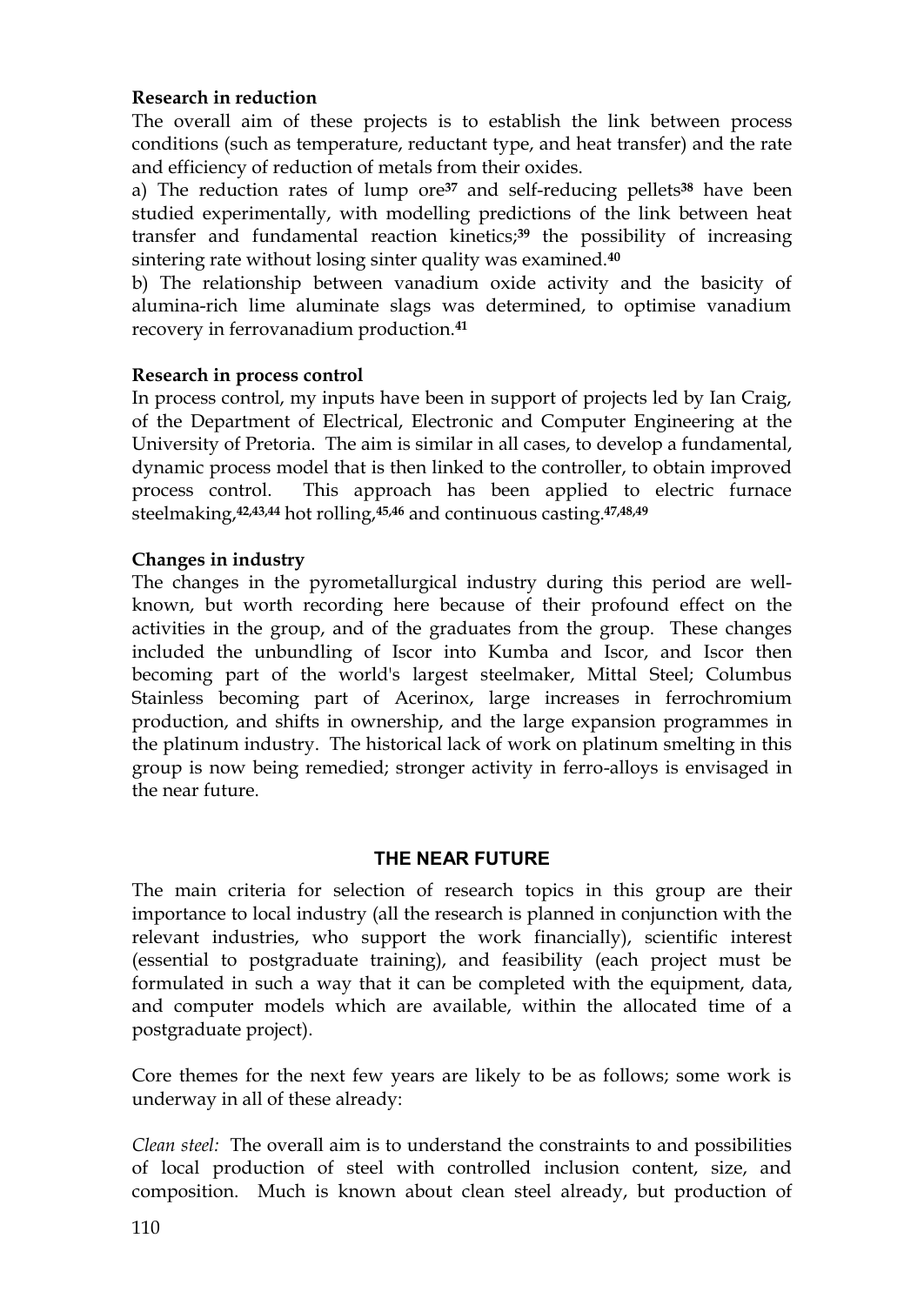higher-value steels (such as those used in roller and ball bearings) require better and more consistent cleanliness levels than those generally achieved by the local steel producers.

*Reductant behaviour in pyrometallurgy:* Reductants (coal, coke, and char) are a major input cost in the production of ferro-alloys, yet there are not clear guidelines (in the open literature) for their selection, especially with regard to reactivity and dissolution behaviour in the metal. Reductant selection criteria can only be formulated if reaction mechanisms and electrical effects in submerged-arc furnaces are well understood. Current work on reduction under heat transfer control is the first step, focusing on reduction of iron oxide, and radiative heat transfer. In the production of ferro-alloys, electrical effects and slag melting behaviour need to be considered as well. The aim is hence to combine modelling with laboratory-scale experimentation (*e.g.* measurement of reductant dissolution and reductant-slag reaction rates).

*Process modelling:* Johan Zietsman's PhD project dealt with the modelling of ilmenite smelting.**19,50** The model combines reaction kinetics with equilibrium calculations (using the FactSage / ChemSage approach to free energy minimization and solution modelling). The model was developed as a generic framework, and in current projects it is being applied to zinc sulphide roasting (with the addition of population balancing), and ilmenite smelting (extended version of original), in a joint project with Johan Zietsman and his consulting company (Ex Mente).

*Equilibria and kinetics of high-temperature phase changes:* The main projects in this area deal with iron sinter production, refractory materials, and coal ash. Substantial experience has been built up on the phases in iron sinter, and their formation and effect on sinter behaviour during reduction. The next phase will relate the laboratory-scale results to in-plant behaviour. The recent addition of a high-temperature X-ray diffraction facility allows changes during oxidation of titanium slag and sintering to be followed in much more detail. An important additional theme is the formation of hexavalent chromium in plant byproducts, and the stabilisation of the chromium by subsequent thermal treatment.

# *Possibilities:*

Current exploratory projects that may lead to longer-term core topics are as follows:

- Electrochemistry in pyrometallurgy: A project on oxygen activity measurements during conversion of platinum-bearing matte is currently being completed. A short sabbatical in Derek Fray's group served to complete a short research project related to the FFC process for electrochemical production of metals.**51** This process is potentially important to South Africa as a producer of titanium feedstocks, and has the scientific attraction of combining pyrometallurgy with electrochemistry.

- Reactions in smelting of platinum-bearing concentrates: A part-time project is currently underway on base metals losses to slag; initial results have shown the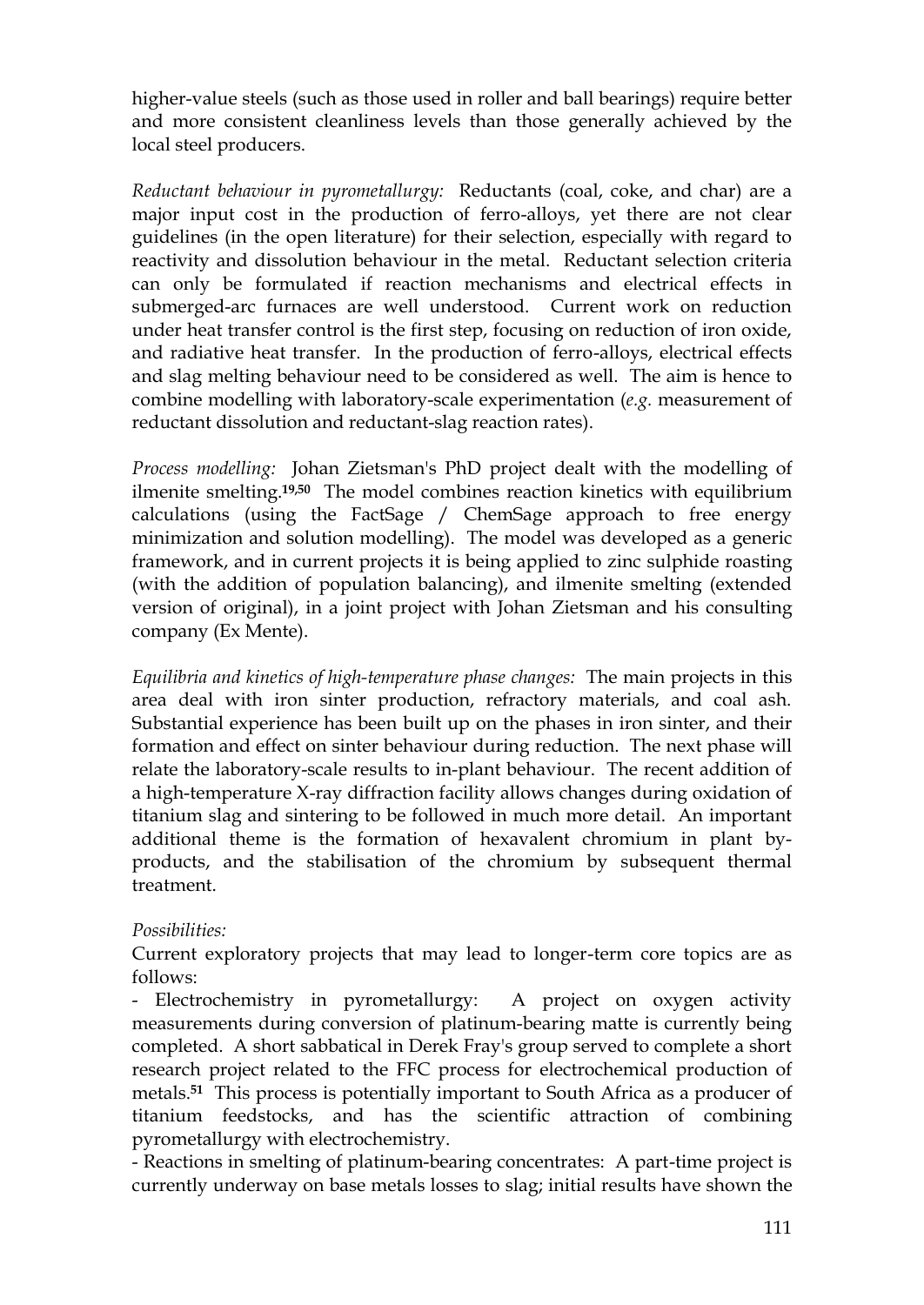usefulness of FactSage for equilibrium predictions on matte and slag solidification.

Finally, the aim is to achieve closer cooperation with other research groups in pyrometallurgy in South Africa, possibly through the formation of a combined research group, with joint planning and reporting of research.

## **ACKNOWLEDGEMENTS**

I gratefully acknowledge all the essential elements that have contributed to the outputs of this group: my predecessor (Rian Dippenaar), academic colleagues in the group (Kobus Geldenhuis, Andrie Garbers-Craig, and Johan de Villiers), research students, industrial support (with interest, topics, and funding), a supportive university environment, and funding from the NRF and THRIP.

#### **REFERENCES**

- 1. R.J. Dippenaar, Tien jaar in die Yskor-leerstoel ('Ten years in the Iscor Chair'), internal report, Department of Materials Science and Metallurgical Engineering, University of Pretoria, 1990, 46 pp.
- 2. M.J.U.T. van Wijngaarden and R.J. Dippenaar, The use of zirconia-based solid electrolytes for the rapid determination of iron oxide activities in iron- and steel-making slags, *Journal of the South African Institute of Mining and Metallurgy*, Vol.86, No.11, 1986, pp.443-453.
- 3. M.J.U.T. van Wijngaarden and R.J. Dippenaar, The activity of iron oxide in  $(CaO + CaF<sub>2</sub> +$ SiO2 + FexO) slags, *Iron and Steelmaker*, Vol.15, No.2, 1988, pp.49-56.
- 4. A.M. Garbers-Craig and R.J. Dippenaar, Activity-composition relations of MnO in MnO-CrOx-CaO-SiO<sup>2</sup> -containing melts, *Metallurgical and Materials Transactions B*, Vol.28B, No.4, 1997, pp.619-624B.
- 5. A.M. Garbers-Craig and R.J. Dippenaar, High-temperature phase relations in selected MnO-CrOx-containing systems, *J.Am.Ceram.Soc.*, Vol.81, No.4, 1998, pp.933-938.
- 6. A.M. Garbers-Craig and R.J. Dippenaar, Thermodynamic properties of solid Pt-Mn, Pt-Cr, and Pt-Mn-Cr alloys at 1500°C, *Metallurgical and Materials Transactions B*, Vol.28B, No.4, 1997, pp.547-552B.
- 7. J.M.A. Geldenhuis and R.J. Dippenaar, A reassessment of the activity of chromium in the Fe-Cr-O system at 1873K, *Metallurgical Transactions B*, Vol.22B, No.6, 1991, pp.915-918.
- 8. M.J.U.T. van Wijngaarden, R.J. Dippenaar, and P.M. van den Heever, An evaluation of the electrochemical oxygen probes used in steelmaking, *Journal of the South African Institute of Mining and Metallurgy*, Vol.87, No.9, 1987, pp.269-278.
- 9. W.H. van Niekerk and R.J. Dippenaar, Equilibrium between Na<sub>2</sub>O-containing slags and carbon-saturated iron at 1350°C: the controlling oxygen potential, *Metallurgical Transactions B*, Vol.23B, No.3, 1992, pp.395-397.
- 10. W.H. van Niekerk and R.J. Dippenaar, Thermodynamic aspects of Na<sub>2</sub>O and CaF<sub>2</sub> containing lime-based slags used for the desulphurization of hot-metal, *ISIJ International*, Vol.33, No.1, 1993, pp.59-65.
- 11. W.H. van Niekerk and R.J. Dippenaar, Phosphorus distribution between carbon-saturated iron at 1350°C and lime-based slags containing Na2O and CaF2, *Metallurgical and Materials Transactions B*, Vol.29B, No.1, 1998, pp.147-153B.
- 12. W.H. van Niekerk and R.J. Dippenaar, Blast-furnace coke: a coal-blending model, *Journal of the South African Institute of Mining and Metallurgy*, Vol.91, No.2, 1991, pp.53-61.
- 13. J.C. van den Berg and R.J. Dippenaar, Fluidized-bed reduction of fine iron ore by the *in situ* combustion of coal, *Journal of the South African Institute of Mining and Metallurgy*, Vol.89, No.4, 1989, pp.89-98.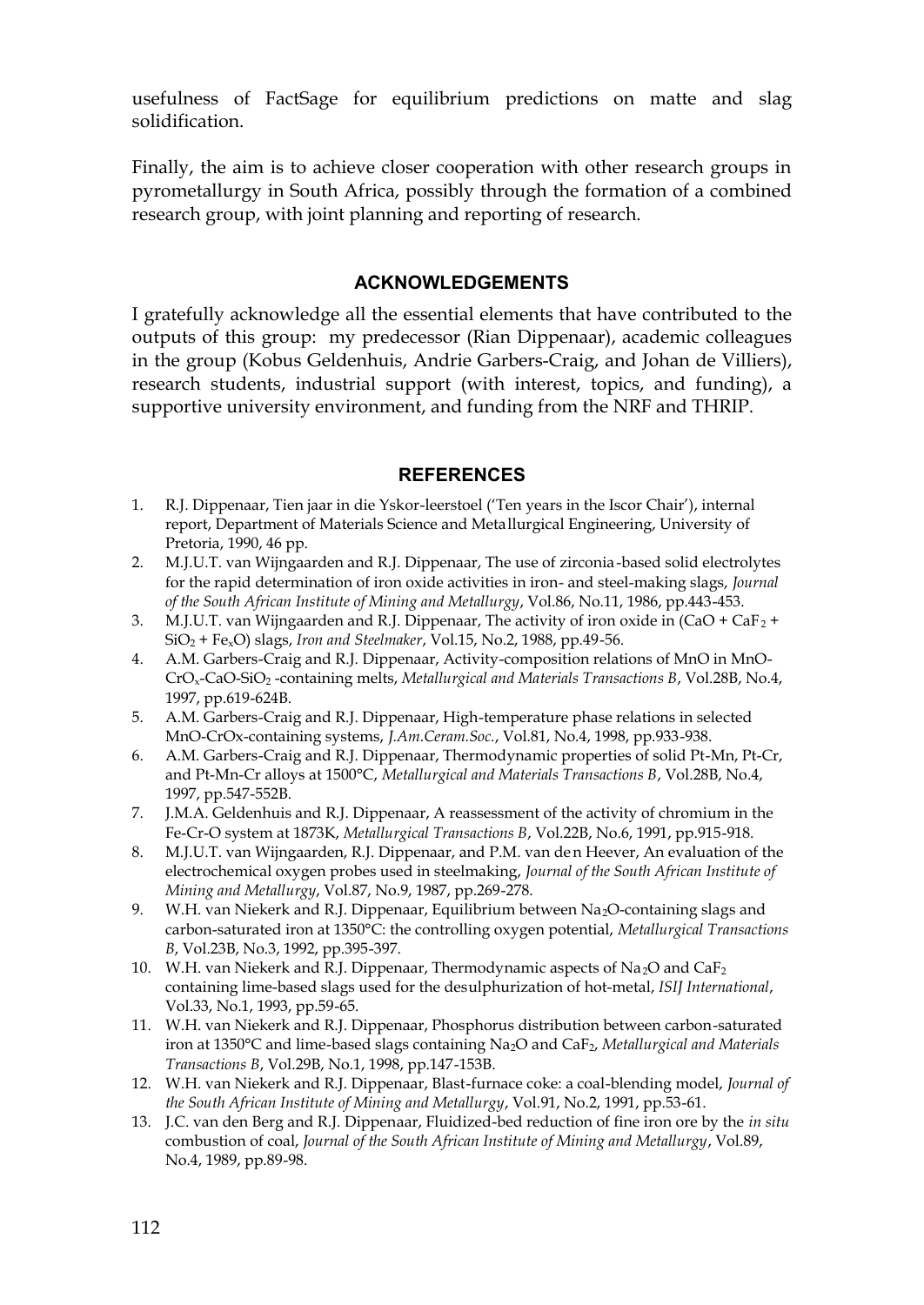- 14. J.M.A. Geldenhuis and P.C. Pistorius, The use of commercial oxygen probes during the production of high titania slags, *Journal of the South African Institute of Mining and Metallurgy*, Vol.99, No.1, 1999, pp.41-47.
- 15. P.C. Pistorius, The relationship between FeO and  $Ti<sub>2</sub>O<sub>3</sub>$  in ilmenite smelter slags, *Scandinavian Journal of Metallurgy*, Vol.31, No.2, 2002, pp.120-125.
- 16. P.C. Pistorius, Fundamentals of freeze lining behaviour in ilmenite smelting, *Journal of the South African Institute of Mining and Metallurgy*, Vol.103, No.8, 2003, pp.509-514.
- 17. P.C. Pistorius and C. Coetzee, Physicochemical aspects of titanium slag production and solidification, *Metallurgical and Materials Transactions Series B*, Vol.34B, No.5, 2003, pp.581- 588B.
- 18. P.C. Pistorius, Equilibrium interactions between freeze lining and slag in ilmenite smelting, *Journal of the South African Institute of Mining and Metallurgy*, Vol.104, No.7, 2004, pp.417- 422.
- 19. J.H. Zietsman and P.C. Pistorius, Process mechanisms in ilmenite smelting, *Journal of the South African Institute of Mining and Metallurgy*, Vol.104, No.11, 2004, pp.653-660.
- 20. T. Coetsee and P.C. Pistorius, Preliminary observations on phase relations in the  $V_2O_3$ -FeO' and V2O3-TiO<sup>2</sup> systems from 1400°C to 1600°C in reducing atmospheres, *Journal of the American Ceramic Society*, Vol.83, No.6, 2000, pp.1485-1488.
- 21. P.C. Pistorius and T. Mothlamme, Oxidation of high-titanium slags in the presence of water vapour, *Minerals Engineering*, Vol.19, No.3, 2006, pp.232-236.
- 22. J.P. van Dyk and P.C. Pistorius, Evaluation of a process that uses phosphate additions to upgrade titania slag, *Metallurgical and Materials Transactions Series B*, Vol.30B, No.4, 1999, pp.823-826.
- 23. D. Bessinger, J.M.A. Geldenhuis, P.C. Pistorius, A. Mulaba, and G. Hearne, The decrepitation of solidified high titania slags, *Journal of Non-Crystalline Solids*, Vol.282, No.1, 2001, pp.132-142.
- 24. J.P.R. de Villiers, J. Goeske, and A. Tuling, Disintegration in high-grade titania slags: low temperature oxidation reactions and associated fracture mechanics of pseudobrookite, *Mineral Processing and Extractive Metallurgy (Trans. Inst. Min. Metall. C.)*, Vol.114, No.2, 2005, pp.73-79.
- 25. P.C. Pistorius and J.T.F. le Roux, Thermal, chemical and structural changes during initial chlorination of titania slag, *Canadian Metallurgical Quarterly*, Vol.41, No.3, 2002, pp.289-298.
- 26. J.D. Steenkamp and P.C. Pistorius, Kinetics of chromite vs ilmenite magnetization during oxidative roasting of ilmenite concentrates, *Journal of the South African Institute of Mining and Metallurgy*, Vol.103, No.8, 2003, pp.501-507.
- 27. J.P. van Dyk, N.M. Vegter, and P.C. Pistorius, Kinetics of ilmenite dissolution in hydrochloric acid, *Hydrometallurgy*, Vol.65, No.1, 2002, pp.31-36.
- 28. G.A. Bezuidenhout and P.C. Pistorius, Effect of alumina pickup on mould flux viscosity in continuous slab casting, *Ironmaking and Steelmaking*, Vol.27, No.5, 2000, pp.387-391.
- 29. T. Mukongo, P.C. Pistorius, and A.M. Garbers-Craig, Viscosity effect of titanium pick-up by mould fluxes for stainless steel, *Ironmaking and Steelmaking*, Vol.31, No.2, 2004, pp.135- 143.
- 30. P.C. Pistorius and M.K.G. Vermaak, Modelling pyrometallurgical kinetics: ladle desulphurization, *South African Journal of Science*, Vol.95, No.9, 1999, pp.377-380.
- 31. H.G. Oltmann, R.J. Dippenaar, and P.C. Pistorius, Nitrogen solubility in molten CaO-SiO<sup>2</sup> slags, *Journal of the South African Institute of Mining and Metallurgy*, Vol.99, No.2, 1999, pp.97-102.
- 32. M. du Toit and P.C. Pistorius, Nitrogen control during autogenous arc welding of stainless steel – Part 1: Experimental observations, *Welding Journal*, Vol.82, No.8, 2003, pp.219-224.
- 33. M. du Toit and P.C. Pistorius, Nitrogen control during the autogenous arc welding of stainless steel - Part 2: A kinetic model for nitrogen absorption and desorption, *Welding Journal*, Vol.82, No.9, 2003, pp.231-237.
- 34. J.M.A. Geldenhuis and P.C. Pistorius, Minimisation of calcium additions to low carbon steel grades, *Ironmaking and Steelmaking*, Vol.27, No.6, 2000, pp.442-449.
- 35. C.T. Mutale and P.C. Pistorius, Determination of the  $P_e$  value of 5 wt-% calcia stabilised hafnia solid electrolyte at high temperatures, *Ironmaking and Steelmaking*, Vol.31, No.3, 2004, pp.269-272.